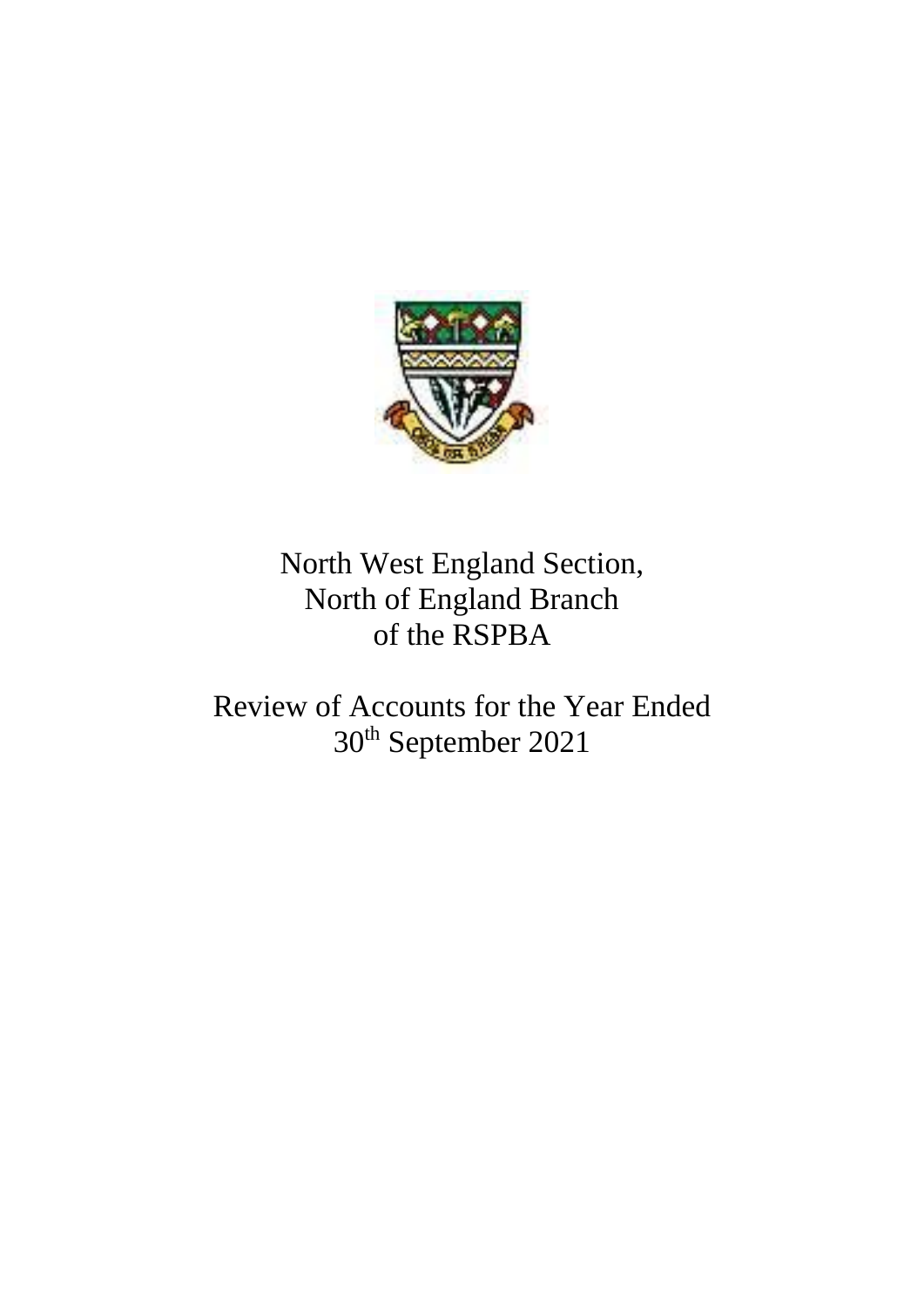### North West England Section

#### Balance Sheet – September 2021

#### Assets Employed

|                                | 2020     |
|--------------------------------|----------|
| Current Assets                 | £        |
| Bank Account                   | 2,013.82 |
| Cash in Hand                   | 430.52   |
|                                | 2,444.34 |
| Current Liabilities            |          |
| Sundry Creditors               | 0.00     |
| Net Current Assets             | 2,444.34 |
| Accumulated funds              |          |
| Balance Brought Forwards       | 2,444.34 |
| Surplus/(Deficit) for the year | 0.00     |
|                                | 2,444.34 |

In my opinion, the Accounts give a true and fair view of the state of the section affairs as at the 30<sup>th</sup> September 2021 and of the balance for the period at the end.

This report has been prepared from the details provided to the membership by the branch Treasurer. The records kept are clear and reflect the activities of the branch fully.

P L Brown 3 rd October 2021